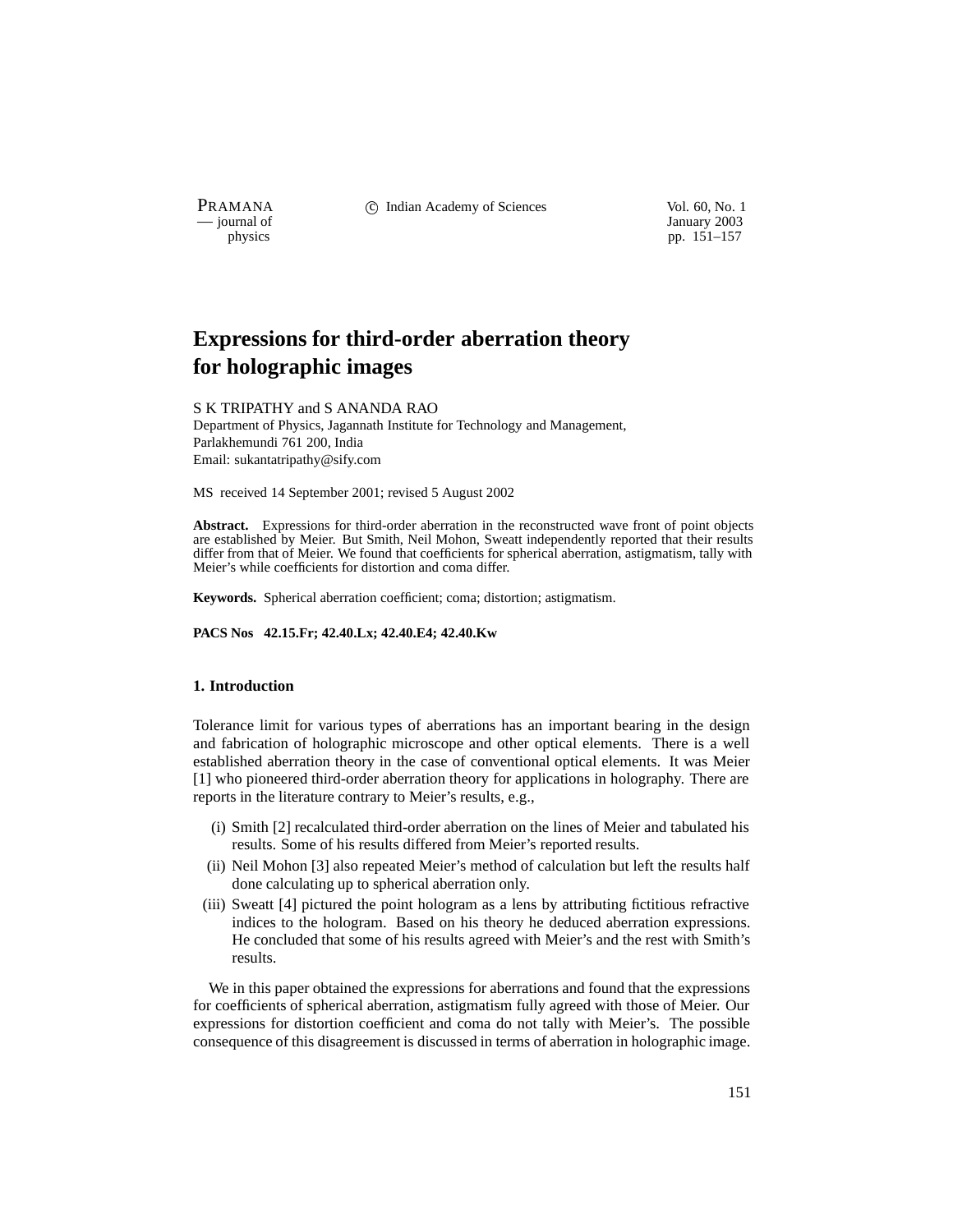### *S K Tripathy and S Ananda Rao*

## **2. Detailed analysis**

A source of coherent radiation illuminates an object and the reflected (or transmitted) wave front propagates to the plane in which the hologram is to be recorded. A reference wave front derived from the same source interferes with the object wave front in the hologram plane. The intensity distribution recorded in the holographic plate is given by

$$
I = |\vec{O} + \vec{R}|^2
$$
  
=  $|\vec{O}| + |\vec{R}| + |\vec{O}^*| |\vec{R}| + |\vec{O}| |\vec{R}^*|$  (1)

where  $\vec{O}$  and  $\vec{R}$  are the complex amplitudes of the object wave and reference wave respectively. After suitable exposure and processing, a hologram transparency may be obtained with the amplitude transmittance proportional to the intensity given by eq. (1).

When reconstructed with a coherent wave front of complex amplitude  $\vec{C}$ , a wave front  $\vec{H}$  emerges from the hologram and it is given by

$$
H = \vec{C}|\vec{O}|^2 + \vec{C}|\vec{R}|^2 + \vec{C}\vec{O}^*\vec{R} + \vec{C}\vec{O}\vec{R}^*.
$$
 (2)

Two terms of interest are given by

$$
\vec{H}_{real} = \vec{C} \cdot \vec{O}^* \cdot \vec{R}
$$
\n
$$
\vec{H}_v = \vec{C} \cdot \vec{O} \cdot \vec{R}^*.
$$
\n(3)

One of them is diverging and other is converging. The phase of the two emergent beams are

$$
\phi_{\rm v} = \phi_{\rm C} + \phi_{\rm O} - \phi_{\rm R} \tag{4a}
$$

$$
\phi_{\text{real}} = \phi_{\text{C}} - \phi_{\text{O}} + \phi_{\text{R}} \tag{4b}
$$

where  $\phi_C$ ,  $\phi_O$  and  $\phi_R$  are the phases due to the coherent wave, object wave and reference wave.

To find the actual phase of the beams in terms of experimental parameters, we consider a point object  $P_0(x_0, y_0, z_0)$  in a coordinate system shown in figure 1 whose origin lies on the centre of the holographic plate with the *x*- and *y*-axes in the plane of the emulsion. Let the wavelength of light from  $P_0$  be  $\lambda_0$ .

The phase of the spherical wave front  $P_0$  at Q in the plane of the hologram, relative to its phase at the origin is given by

$$
\phi_{o}(x,y) = \frac{2\pi}{\lambda_{o}} (\overline{P_{o}Q} - \overline{P_{o}O})
$$
\n
$$
= \frac{2\pi}{\lambda_{o}} z_{o} \left[ \left\{ 1 + \frac{(x_{o} - x)^{2} + (y_{o} - y)^{2}}{z_{o}^{2}} \right\}^{1/2} - \left( 1 + \frac{x_{o}^{2} + y_{o}^{2}}{z_{o}^{2}} \right)^{1/2} \right].
$$
\n(5)

152 *Pramana – J. Phys.,* **Vol. 60, No. 1, January 2003**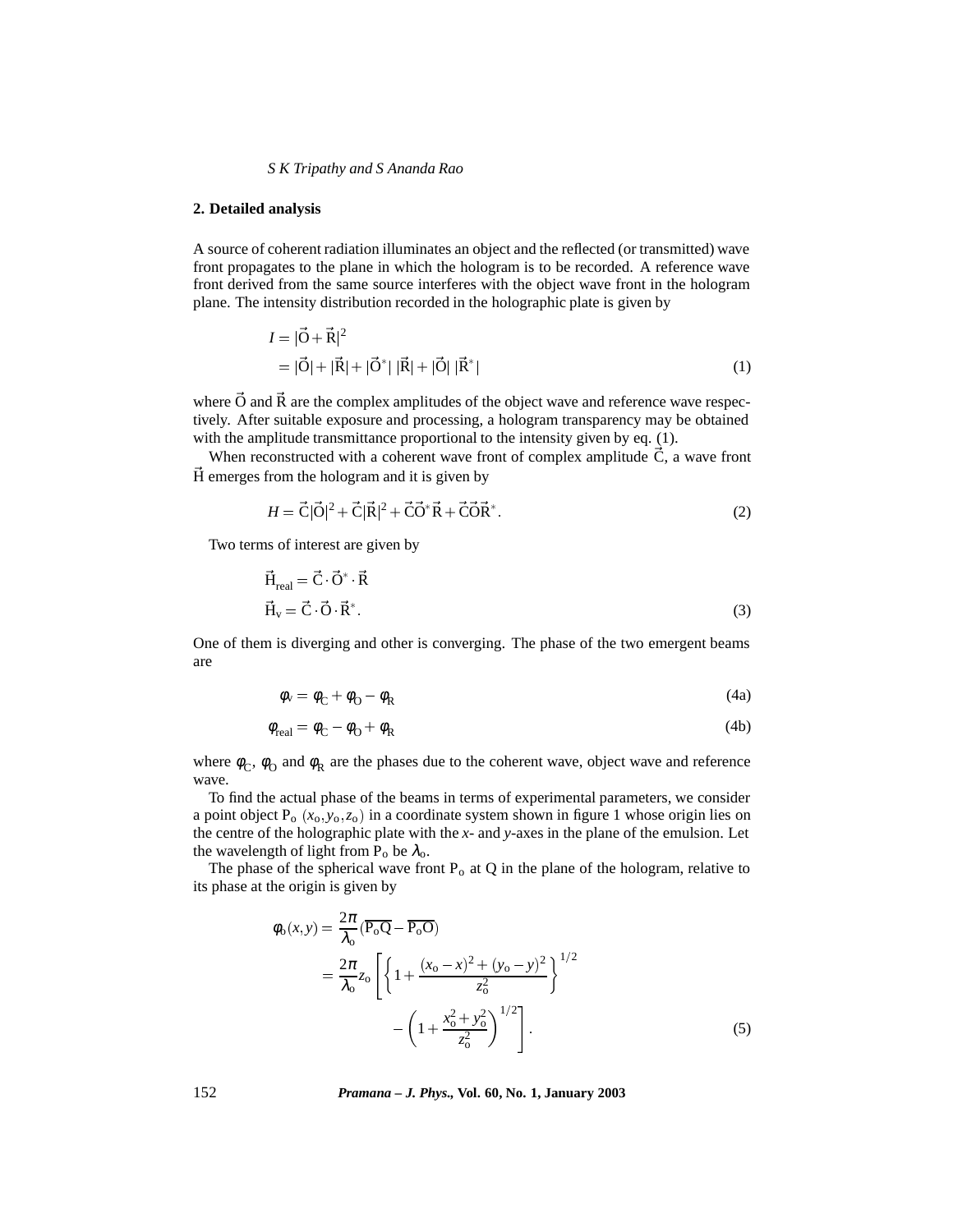*Expressions for thrid-order aberration theory*



**Figure 1.** Schematic diagram illustrating the phases of spherical wave front in hologram plane.

In writing the above equation we have assumed that

$$
z_0^2 \gg \{(x_0 - x)^2 + (y_0 - y)^2\}
$$
 (see figure). (6)

Considering up to third-order terms and neglecting higher order terms in  $1/z_0$ ,  $\phi_0(x, y)$  is given by

$$
\phi_0(x, y) = \left(\frac{2\pi}{\lambda_0}\right) \left(\frac{1}{2z_0}\right) (x^2 + y^2 - 2xx_0 - 2yy_0)
$$

$$
- \frac{2\pi}{\lambda_0} \left(\frac{1}{2z_0}\right)^3 (x^4 + y^4 + 2x^2y^2 - 4x^3x_0 - 4x^3y_0
$$

$$
- 4x^2yy_0 - 4xy^2x_0 + 6x^2x_0^2 + 6y^2y_0^2 + 2x^2y_0^2 + 2y^2x_0^2
$$

$$
+ 8xyx_0y_0 - 4x_0^3x - 4y_0^3y - 4x_0y_0^2 - 4yx_0^2y_0). \tag{7}
$$

If a point source at  $(x_r, y_r, z_r)$  supplies the reference wave, also  $\lambda_o$ , then a similar expression holds for the phase of reference wave  $\phi_R$ , with  $(x_0, y_0, z_0)$  replaced by  $(x_r, y_r, z_r)$ .

Similarly if a point source at  $(x_c, y_c, z_c)$  supplies reconstruction wave, its phase is given by the same expression with the substitution of  $(x_c, y_c, z_c)$  for  $(x_o, y_o, z_o)$  and  $\lambda_c$ , the reconstructing wavelength for  $\lambda_0$ . Thus the expression for  $\phi_v$  can be written using eq. (4) as

$$
\phi_{v} = \frac{\pi}{\lambda_{c}} \left\{ x^{2} \left( \frac{1}{z_{c}} - \frac{6x_{c}^{2}}{4z_{c}^{3}} - \frac{2y_{c}^{2}}{4z_{c}^{3}} + \frac{\mu}{z_{o}} - \frac{6\mu x_{o}^{2}}{4z_{o}^{3}} - \frac{\mu}{z_{r}} + \frac{\mu 6x_{r}^{2}}{4z_{r}^{3}} + \frac{2y_{r}^{2}}{4z_{r}^{3}} \right) + y^{2} \left( \frac{1}{z_{c}} - \frac{6y_{c}^{2}}{4z_{c}^{3}} - \frac{2x_{c}^{2}}{4z_{c}^{3}} + \frac{\mu}{z_{o}} - \frac{6\mu y_{o}^{2}}{4z_{o}^{3}} - \frac{2\mu x_{c}^{2}}{4z_{o}^{3}} - \frac{\mu}{z_{r}} + \frac{\mu 6y_{r}^{2}}{4z_{r}^{3}} + \frac{2x_{r}^{2}}{4z_{r}^{3}} \right)
$$

*Pramana – J. Phys.,* **Vol. 60, No. 1, January 2003** 153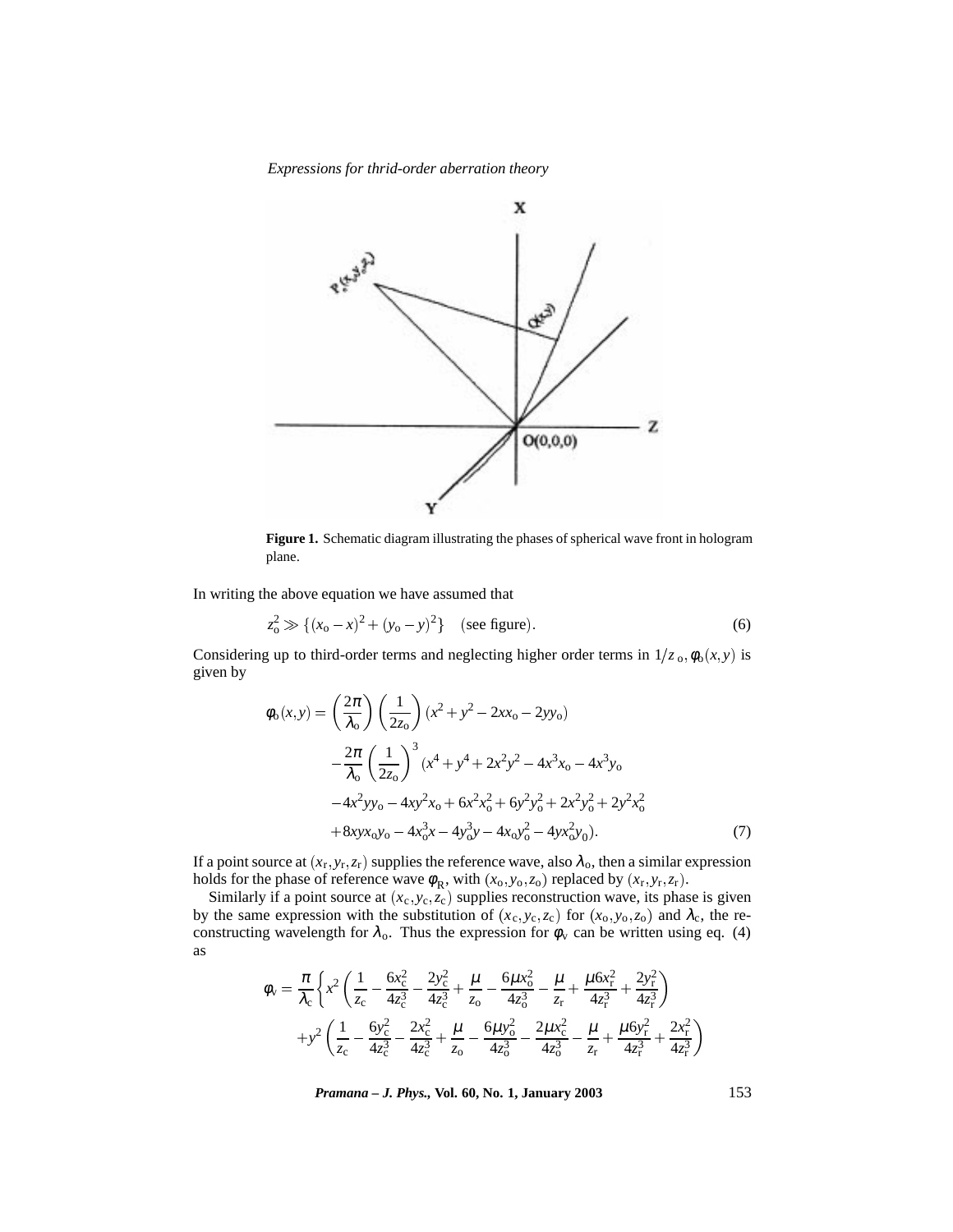# *S K Tripathy and S Ananda Rao*

$$
-2x\left(\frac{x_c}{z_c}\frac{2x_c^3}{4z_c^3} - \frac{2x_cy_c^2}{4z_c^3} + \frac{x_o\mu}{z_o} - \frac{2\mu x_o^3}{4z_o^3} - \frac{\mu x_r}{4z_c^3} - \frac{\mu x_r}{4z_c^3} + \frac{2\mu x_ry_r^2}{4z_c^3}\right) -2y\left(\frac{y_c}{z_c}\frac{2y_c^3}{4z_c^3} - \frac{2y_cx_c^2}{4z_c^3} + \frac{y_o\mu}{z_o} - \frac{2\mu y_o^3}{4z_o^3} - \frac{2\mu y_ox_o^2}{4z_o^3} - \frac{\mu y_r}{4z_r^3} + \frac{2\mu y_rx_r^2}{4z_r^3}\right) -x^4\left(\frac{1}{4z_c^3} + \frac{\mu}{4z_o^3} - \frac{\mu}{4z_o^3}\right) - y^4\left(\frac{1}{4z_c^3} + \frac{\mu}{4z_o^3} - \frac{\mu}{4z_r^3}\right) -2x^2y^2\left(\frac{1}{4z_c^3} + \frac{\mu}{4z_o^3} - \frac{\mu}{4z_o^3}\right) + 4x^3\left(\frac{x_c}{4z_c^3} + \frac{\mu x_o}{4z_o^3} - \frac{\mu x_r}{4z_o^3}\right) +4y^3\left(\frac{y_c}{4z_c^3} + \frac{\mu y_o}{4z_o^3} - \frac{\mu y_r}{4z_r^3}\right) + 4xy^2\left(\frac{x_c}{4z_c^3} + \frac{\mu x_o}{4z_o^3} - \frac{\mu x_r}{4z_r^3}\right) +4x^2y\left(\frac{y_c}{4z_c^3} + \frac{\mu y_o}{4z_o^3} - \frac{\mu y_r}{4z_r^3}\right) - 8xy\left(\frac{x_cy_c}{4z_c^3} + \frac{\mu x_oy_o}{4z_o^3} - \frac{\mu x_ry_r}{4z_r^3}\right)
$$
(8)

where  $\lambda_{\rm o}/\lambda_{\rm c} = \mu$ .

We now consider eq. (8) as representing the Gaussian sphere with  $z_v$  its radius and  $a_v$ ,  $b_v$ the coordinates of its centre which determine the Gaussian image point.

# **3. Derivation of third-order aberration**

The third-order term of the phase of the Gaussian reference sphere is given by

$$
\phi_{v} = \left(\frac{\pi}{\lambda_{c}}\right) \left(\frac{1}{2z_{v}}\right) (x^{2} + y^{2} - 2xa_{v} - 2yb_{v})
$$
\n
$$
- \frac{2\pi}{\lambda_{c}} \frac{1}{8z_{v}^{3}} (x^{4} + y^{4} + 2x^{2}y^{2} - 4x^{3}a_{v} - 4y^{3}b_{v} - 4x^{2}yb_{v}
$$
\n
$$
- 4xy^{2}a_{v} + 6x^{2}a_{v}^{2} + 6y^{2}b_{v}^{2} + 2x^{2}b_{v}^{2} + 2y^{2}a_{v}^{2} + 8xya_{v}b_{v} - 4xa_{v}^{3}
$$
\n
$$
- 4yb_{v}^{3} - 4xa_{v}b_{v}^{2} - 4ya_{v}^{2}b_{v}^{2}
$$
\n(9)

where

$$
\frac{1}{z_v} = \frac{1}{z_c} + \frac{\mu}{z_o} - \frac{\mu}{z_r} - \frac{3x_c^2}{2z_c^3} + \frac{y_c^2}{2z_c^3} - \frac{3\mu x_o^2}{2z_o^3} - \frac{\mu y_c^2}{2z_o^3} + \frac{3\mu x_r^2}{2z_r^3} + \frac{y_r^2}{2z_r^3}.
$$
(10)

Changing to polar coordinates  $\rho$  and  $\theta$  defined by

$$
\rho^2 = x^2 + y^2, \quad x = \rho \cos \theta, \quad y = \rho \sin \theta,
$$
\n(11)

154 *Pramana – J. Phys.,* **Vol. 60, No. 1, January 2003**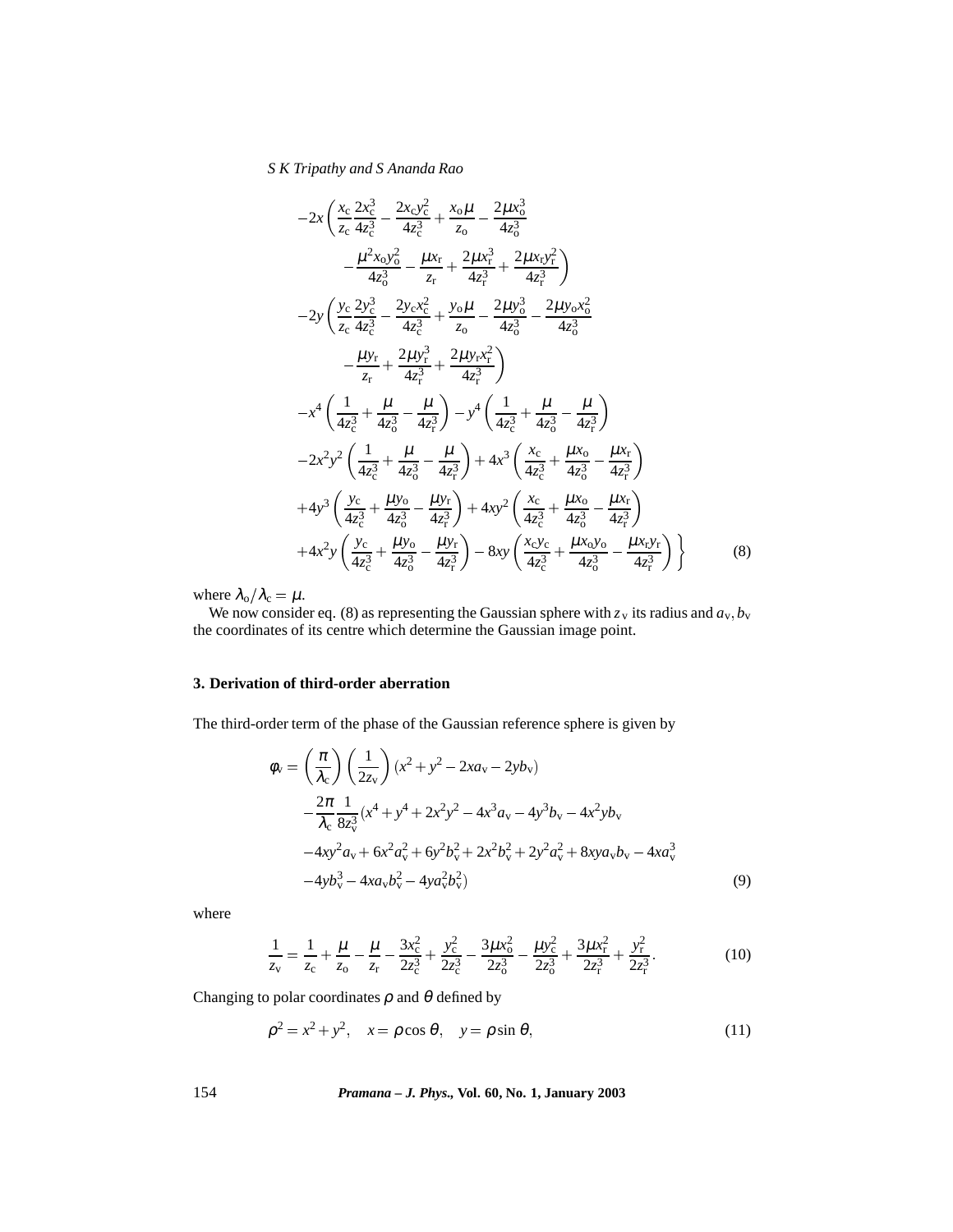*Expressions for thrid-order aberration theory*

$$
\phi_{v} = \frac{2\pi}{\lambda_{c}} \frac{1}{z_{v}^{3}} \left\{ \frac{-\rho^{4}}{8} + \frac{\rho^{3}}{2} (a_{v} \cos \theta + b \sin \theta) -\frac{\rho^{2}}{2} (a_{v}^{2} \cos^{2} \theta + b_{v}^{2} \sin^{2} \theta + 2a_{v}b_{v} \cos \theta \sin \theta) -\frac{\rho^{2}}{4} (a_{v}^{2} + b_{v}^{2}) + \frac{\rho}{2} (a_{v}^{3} + a_{v}b_{v}^{2}) \cos \theta + (b_{v}^{3} + a_{v}^{2}b_{v}) \sin \theta \right\}.
$$
\n(12)

The third-order term of the phase of the actual wave front is given by the third-order term  $\phi_v$  = third-order term of  $\phi_c$  + third-order term of  $\phi_o$  -third-order term of  $\phi_r$ 

$$
= \frac{-2\pi}{\lambda_c} \frac{1}{8z_c^3} \{ x^4 + y^4 + 2x^2y^2 - 4x^3x_c - 4y^3y_c - 4x^2yy_c \n-4xy^2x_c + (4+2)x^2x_c^2 + 6y^2y_c^2 + 2x^2y_c^2 + 2y^2x_c^2 \n+8xyx_cy_c - 4xx_c^3 - 4yy_c^3 - 4xx_cy_c^2 - 4yx_c^2y_c \}
$$
\n
$$
\frac{-2\pi}{\lambda_c} \frac{1}{8z_o^3} \{ x^4 + y^4 + 2x^2y^2 - 4x^3x_o - 4y^3y_o - 4x^2yy_o \n-4xy^2x_o + (4+2)x^2x_o^2 + 6y^2y_o^2 + 2x^2y_o^2 + 2y^2x_o^2 \n+8xyx_oy_o - 4xx_o^3 - 4yy_o^3 - 4xx_oy_o^2 - 4yx_o^2y_o \}
$$
\n
$$
\frac{-2\pi}{\lambda_r} \frac{1}{8z_c^3} \{ -x^4 - y^4 - 2x^2y^2 + 4x^3x_r + 4y^3y_r + 4x^2yy_r \n+4xy^2y_r + 4xy^2x_r - (4+2)x^2x_r^2 - 6y^2y_r^2 - 2x^2y_r^2 - 2y^2x_r^2 \n-8xyx_ry_r + 4xx_r^3 + 4yy_r^3 + 4xx_ry_r^2 + 4yx_r^2y_r \}
$$
\n(13)

Wave front aberrations are defined as the phase difference between Gaussian sphere and actual wave front in the hologram plane.

# **4. Evaluation of spherical aberration coefficient**  $S_v$ **, coefficients for coma**  $C_x$ **,** astigmatism  $A_x$  and distortion  $D_x$

The spherical aberration coefficient *S*<sub>v</sub>, is the difference between the coefficient  $-(2\pi/\lambda_c)$  $(x^4/8)$  from eq. (13) and coefficient of  $(2\pi/\lambda_c)(\rho^4/8)$  from eq. (12) and can be written as

$$
S_{\rm v} = \mu \left\{ (-\mu^2 + 1) \left( \frac{1}{z_0^3} - \frac{1}{z_{\rm r}^3} \right) - \frac{3\mu}{z_{\rm c}} \left( \frac{1}{z_0^2} - \frac{1}{z_{\rm r}^2} \right) \right.+ 3 \left( -\frac{1}{z_{\rm c}^2} + \frac{\mu^2}{z_{\rm o} z_{\rm r}} \right) \left( \frac{1}{z_{\rm o}} - \frac{1}{z_{\rm r}} \right) + \frac{6\mu}{z_{\rm o} z_{\rm c} z_{\rm r}} \right\}.
$$
(14)

Similarly the aberration coefficients for coma, astigmatism and distortion can be obtained by taking the difference between the coefficient  $-(2\pi/\lambda_c)(x^n/2)$  from eq. (13) and coefficient of  $(2\pi/\lambda_c)(\rho^n/2)$  from eq. (12). When  $n = 3$ , one gets coma coefficient  $C_x$ , for  $n = 2$ ,

*Pramana – J. Phys.,* **Vol. 60, No. 1, January 2003** 155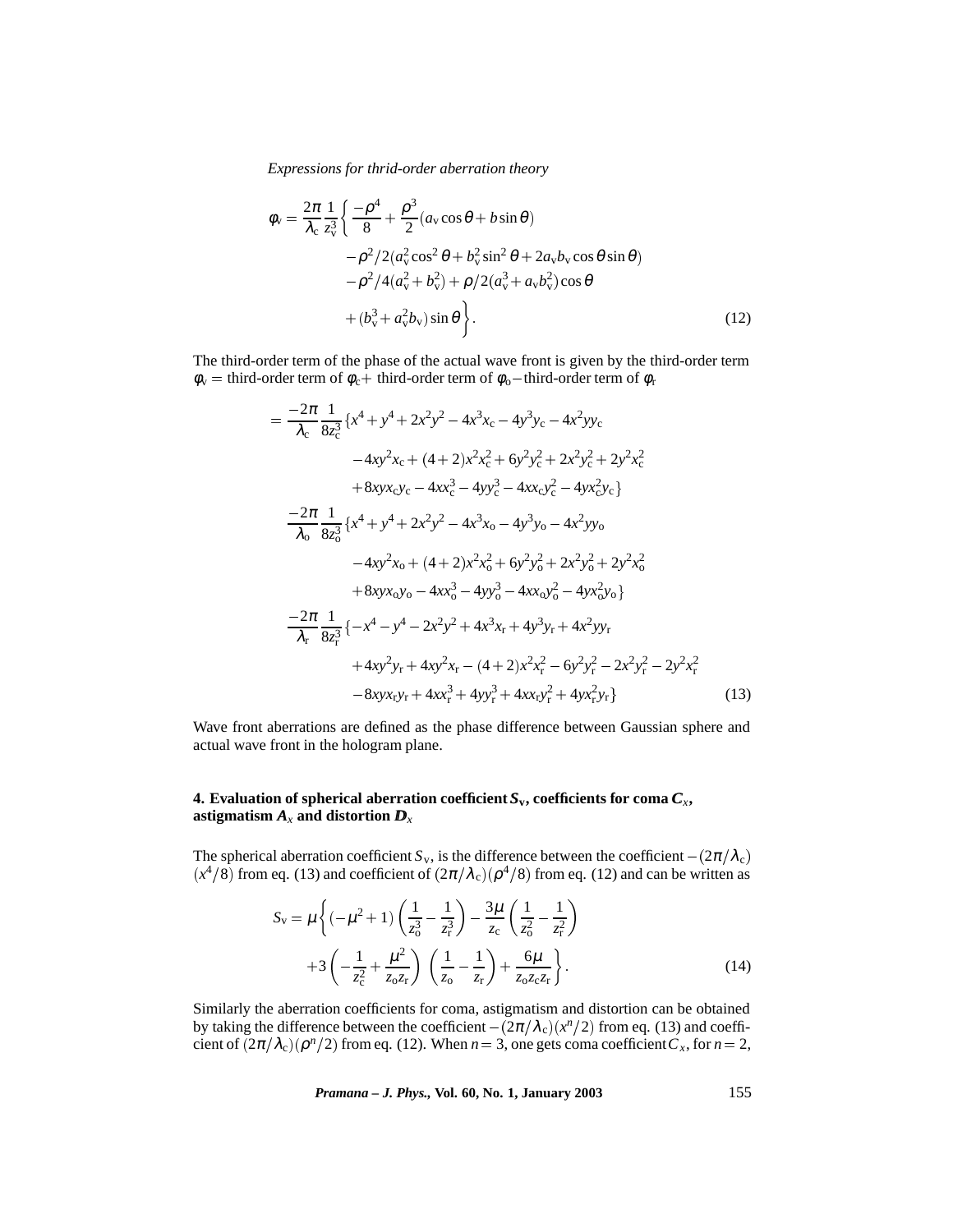# *S K Tripathy and S Ananda Rao*

astigmatism coefficient  $A_x$  and for  $n = 1$  distortion coefficient,  $D_x$ . These coefficients are found to be

$$
C_{x} = \frac{x_{c}}{z_{c}} \left\{ \frac{1}{z_{c}^{2}} - \left( \frac{1}{z_{c}} + \frac{\mu}{z_{o}} - \frac{\mu}{z_{r}} \right)^{2} \right\}
$$
  
+ 
$$
\frac{\mu x_{o}}{z_{o}} \left\{ \frac{1}{z_{o}^{2}} - \left( \frac{1}{z_{c}} + \frac{\mu}{z_{o}} - \frac{\mu}{z_{r}} \right)^{2} \right\}
$$
  
- 
$$
\frac{\mu x_{r}}{z_{r}} \left\{ \frac{1}{z_{r}^{2}} - \left( \frac{1}{z_{c}} + \frac{\mu}{z_{o}} - \frac{\mu}{z_{r}} \right)^{2} \right\}
$$
(15)

$$
A_x = \frac{x_c^2}{z_c^3} + \frac{\mu x_o^2}{z_o^3} - \frac{\mu x_r^2}{z_r^3} - \left(\frac{x_c}{z_c} + \frac{\mu x_o}{z_o} - \frac{\mu x_r}{z_r}\right)^2 \left(\frac{1}{z_c} + \frac{\mu}{z_o} - \frac{\mu}{z_r}\right)
$$
(16)

and

$$
D_x = -\frac{\mu x_0^3 (\mu^2 - 1)}{z_0^3} - \frac{3\mu^2 x_0^2}{z_0^2} \left(\frac{x_c}{z_c} - \frac{\mu x_r}{z_r}\right) + \frac{3\mu x_0}{z_0} \left(\frac{x_c}{z_c} - \frac{\mu x_r}{z_r}\right)^2
$$
  
+ 
$$
\frac{3\mu x_c x_r}{z_r z_c} \left(\frac{x_c}{z_c} - \frac{\mu x_r}{z_r}\right) + \frac{\mu x_r^3 (\mu^2 - 1)}{z_r^3}
$$
  
- 
$$
\frac{\mu^2 y_0^2}{z_0^2} \left(\frac{x_c}{z_c} - \frac{\mu x_r}{z_r}\right) - \frac{\mu x_0 y_0^2 (\mu^2 - 1)}{z_0^3}.
$$
 (17)

**Table 1.** Comparison of aberration results with that of Meier's results.

| Aberration coefficient        | Meier's expression for<br>$\mu = m = 1$ and $z_c = \infty$                                                                                           | Expression using eqs $(14)$ – $(17)$<br>for $\mu = 1$ and $z_c = \infty$                                                                                                                                                       |
|-------------------------------|------------------------------------------------------------------------------------------------------------------------------------------------------|--------------------------------------------------------------------------------------------------------------------------------------------------------------------------------------------------------------------------------|
| Spherical aberrations         |                                                                                                                                                      |                                                                                                                                                                                                                                |
| coefficient $S_v$             | $rac{3}{z_0z_r}\left(\frac{1}{z_0}-\frac{1}{z_r}\right)$                                                                                             | $\frac{3}{z_0z_r}\left(\frac{1}{z_0}-\frac{1}{z_r}\right)$                                                                                                                                                                     |
| Coma coefficient $C_s$        | $\frac{x_0}{z_0} \left\{ \frac{1}{z_0^2} - \left( \frac{1}{z_0} - \frac{1}{z_r} \right)^2 \right\}$                                                  | $rac{x_0}{z_0} \left\{ \frac{1}{z_0^2} - \left( \frac{1}{z_0} - \frac{1}{z_r} \right)^2 \right\}$<br>$-\frac{x_{\rm r}}{z_{\rm r}}\left\{\frac{1}{z_{\rm r}^2}-\left(\frac{1}{z_{\rm r}}-\frac{1}{z_{\rm o}}\right)^2\right\}$ |
| Astigmatism coefficient $A_x$ | $\frac{x_0^2}{z^3} - \frac{x_{\rm r}^2}{z^3} - \left(\frac{x_0}{z_0} - \frac{x_{\rm r}}{z_0}\right)^2$<br>$\left(\frac{1}{z_0}-\frac{1}{z_r}\right)$ | $\frac{x_0^2}{z^3} - \frac{x_{\rm r}^2}{z^3} - \left(\frac{x_0}{z_0} - \frac{x_{\rm r}}{z_0}\right)^2$<br>$\left(\frac{1}{2}-\frac{1}{2}\right)$                                                                               |
| Distortion coefficient $D_x$  | $\left(\frac{3x_0^2x_r}{7^2z_r}-\frac{3x_r^2x_0}{z_r^2z_0}\right)^2$                                                                                 | $\left(\frac{3x_0^2x_r}{z_0^2z_r}-\frac{3x_r^2x_0}{z_0^2z_0}\right)+\frac{y_0^2x_r}{z_0^2z_r}$                                                                                                                                 |

156 *Pramana – J. Phys.,* **Vol. 60, No. 1, January 2003**